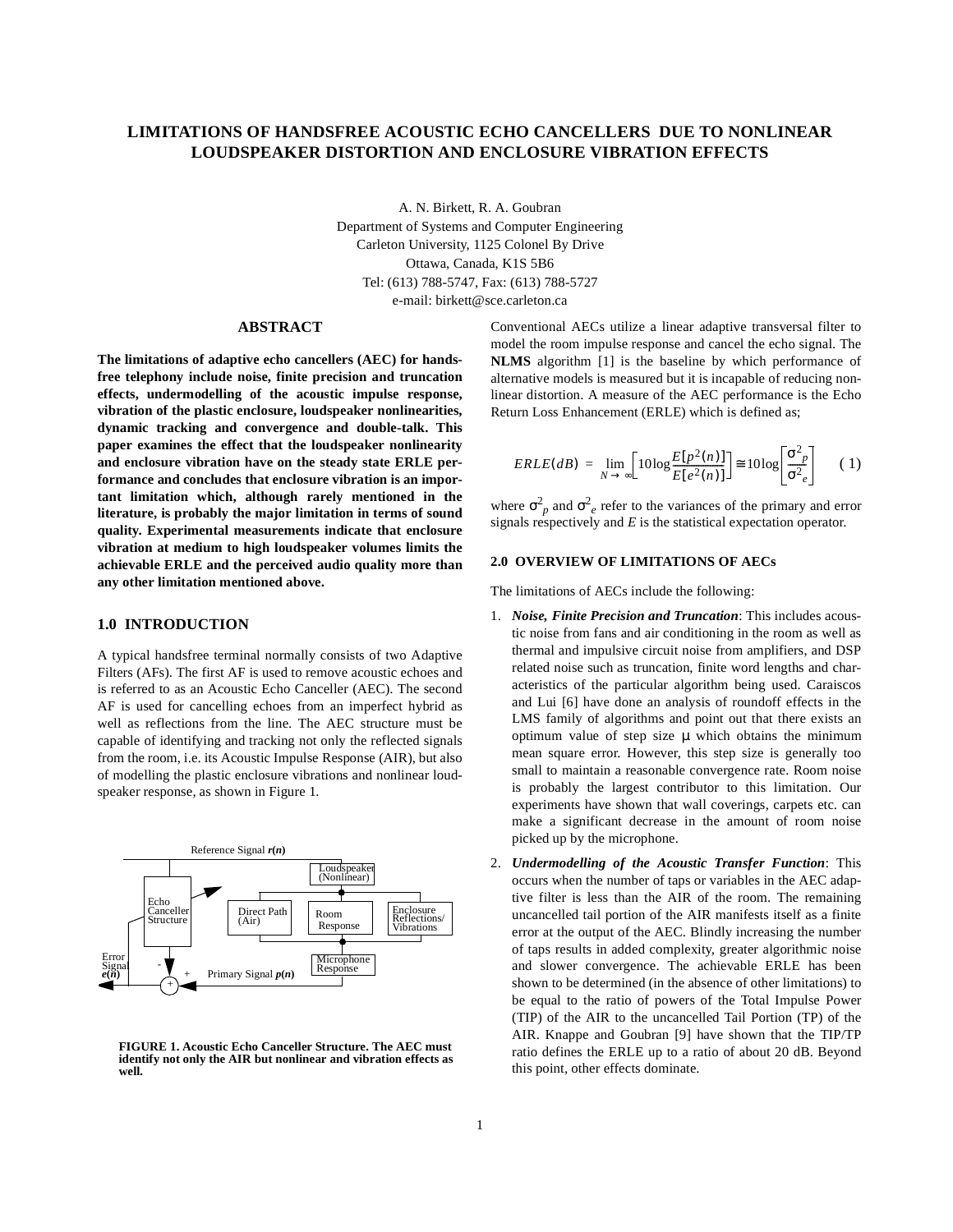- 3. *Enclosure Vibration Effects*: A major part of the AIR is due to loudspeaker/microphone/enclosure coupling which is stationary in nature and larger in amplitude than the echoes. The particular adaptive algorithm used will devote a portion of its computation to adapt these AIR coefficients which may be better modelled by another method. Whistling can occur in small orifices in sealed enclosures. This whistling is essentially chaotic in nature and can be a problem if it occurs close to the microphone. Our experiments have shown that vibration, especially in the lower voice frequencies (when speech is the reference signal) causes significant vibration an noise to be picked up in the microphone, even though to the listener, the vibration from the set is barely audible.
- 4. *Nonlinearities in the Transfer Function*: Generated mainly in the loudspeaker, nonlinear distortion effectively puts a limit on the achievable ERLE of algorithms based on linear mechanics. In addition to the direct loudspeaker effects, secondary nonlinear effects such as rattling can be considered nonlinear in nature. Rattling is very difficult, if not impossible to model. However, the loudspeaker nonlinearity is weak and can therefore be modelled accurately with nonlinear state-space (see [3][4]) and neural network models (see [11] [12]). Our experimental results have shown that this nonlinearity is a less serious problem than the enclosure vibration.
- 5. *Dynamic Tracking in Nonstationary Conditions*: The initial convergence of a particular algorithm identifies the room configuration, however as objects move and the input characteristics become nonstationary, the tracking ability of the algorithm becomes important. For example, although RLS based algorithms have fast convergence, it has been found that algorithms based on instantaneous gradient estimates like the exponential step size LMS family actually outperform RLS algorithms in AEC applications [7].
- 6. *Double Talk:* During periods when the far end speaker and near end speaker are simultaneously talking in a full duplex system, it is often necessary to freeze the adaptive filter coefficients such that divergence of the tap weights does not occur. For more details on double talk detector, refer to [15].



**# of FIR taps**

**FIGURE 2. Achievable ERLE as a function of Physical Limitations.**

## **2.1 Nonlinearity in the Transfer Function**

The loudspeaker is probably the major source of nonlinearity in a speakerphone. A loudspeaker has several sources of nonlinearity including non-uniform magnetic field and nonlinear suspension system [2][4].The electrical and mechanical part of the loudspeaker interact through the magnetic field resulting in a nonlinear force deflection characteristic  $f_M$  *o*f the loudspeaker cone suspension system, usually approximated [4] by;

$$
f_M = \alpha x + \beta x^2 + \delta x^3 \tag{2}
$$

where  $\alpha$ ,  $\beta$  and  $\delta$  are modelling constants and x is the displacement of the voice coil. Suspension system nonlinearity manifests itself as soft clipping at the loudspeaker output and results in oddorder harmonics under large signal conditions. The nonlinear distortion consists mainly of cubic terms and can easily be 5 to 10 percent of the total output, especially when dealing with small loudspeakers that operate at high volumes, which is generally the case for speakerphones.

Figure 3 shows the PSD of the primary signal with the loudspeaker and microphone components removed (this removes the effect of vibration). The measurements are performed in an anechoic chamber to remove room noise and echoes. Notice that there is an increase in the out-of-band signal level which is essentially nonlinear components of the original bandlimited (reference) signal..



**FIGURE 3. Primary signal PSD with components removed from enclosure. Volume is increased from 60 dB SPL to 100 dB SPL.**

Loudspeaker nonlinearity can be modelled using a nonlinear preprocessor before the tapped delay line transversal filter using a partial adaptive time delay neural network and NLMS structure. The basic structure is shown in Figure 4. Measurements are performed in an anechoic chamber to remove the effect of room echoes.

The results shown in Figure 5 show that this method is capable of improving the ERLE by approximately 5.5 dB when operating at high volumes in the vicinity of 100 dB SPL. At lower volumes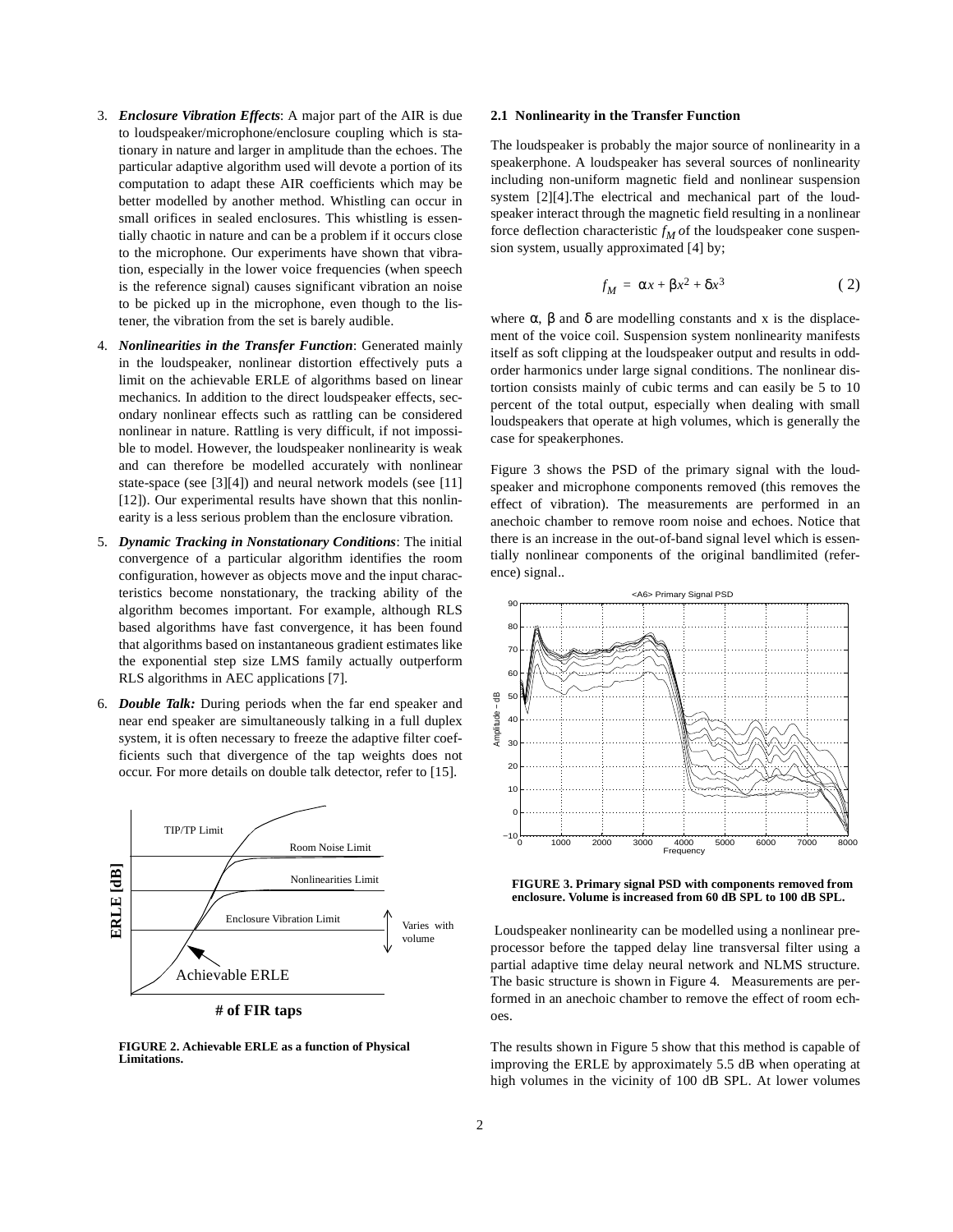however, the distortion is not as severe and the linear NLMS model outperforms the partial adaptive TDNN.

.



**FIGURE 4. Partial adaptive structure utilizing a tapped delay line neural network pre-processor to cancel the first part of the AIR and a NLMS to cancel the tail portion of the signal.**



**FIGURE 5. Experimental results showing converged ERLE of the partial adaptive TDNN structure compared to the NLMS for increasing volume. A 5.5 dB improvement in ERLE can be obtained at high volumes when the components are separated.**

## **2.2 Enclosure Vibration Effects**

Enclosure vibration will also greatly affect the achievable ERLE performance. Rattling of the handset and keys is nonlinear and chaotic and can be modelled as uncorrelated noise. The result is to limit the achievable ERLE, in a similar way as uncorrelated noise or as an unmodelled nonlinearity.

Measurements shown in Figure 6 show the PSD of a speakerphone primary signal, when the loudspeaker and microphone are mounted inside the plastic enclosure. Rattling and vibration cause an increase in the uncorrelated noise signal introduced into the primary path. Since this noise is uncorrelated, it essentially places a limit on the achievable cancellation, as defined in (1). In fact, the application of the partial adaptive TDNN process which

gave some degree of improvement in the case where the components were separated gave no improvement when applied to signals which were obtained while the components were mounted inside the enclosure. The explanation seems to be that vibration is preventing the algorithm from properly identifying the handsfree telephone system. Further experimentation showed that noticeable vibration was being picked up by the microphone when voice signals were applied to the reference channel, especially at low frequencies.



**FIGURE 6. Experimental results showing the effect of increasing signal level on the power spectral density of the primary signal as the volume of the loudspeaker is increased from 60 to 100 dB SPL.**

When the partial adaptve process is applied to the data collected when the components are mounted inside the plastic speakerphone enclosure, the performance improvement observed in Figure 5 are no longer seen. The results are illustrated in Figure 7



**FIGURE 7. Experimental results showing converged ERLE of the partial adaptive TDNN structure compared to the NLMS for increasing volume, when the components are mounted inside the speakerphone enclosure.**

.